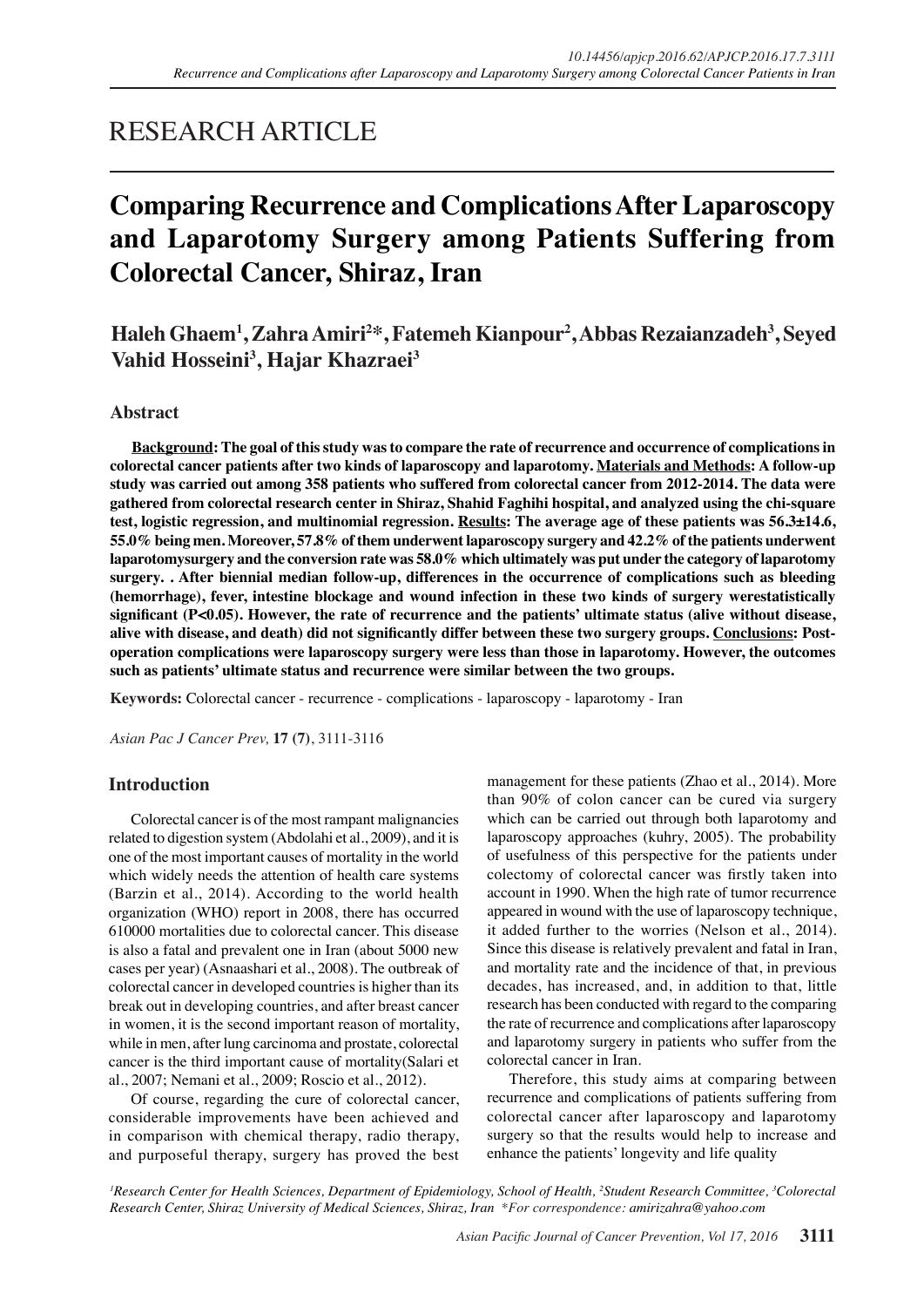# *Haleh Ghaem et al* **Materials and Methods**

A follow-up study was carried out among 358 patients who suffer from colorectal cancer and referred to colorectal research center in Shiraz, Shahid Faghihi hospital from 2012 to 2014. This colorectal research center has started its activity as the main colorectal center in Fars province since 2012. In this study, through census, all the patients suffering from colorectal cancer who referred to this research center during the last two years have been taken into consideration. The relevant data were extracted from hospital information center via a questionnaire whose reliability and validity (justifiability) were confirmed by colorectal experts. The inclusion criteria of the study was the patients diagnosed with colorectal cancer who have undergone surgery for the first time. The routine follow-up was performed by the physician every 3 months. In case the patients did not attend the follow-up, they were called by phone to present and complete the follow-up. In this study, we have four stages of disease which are as follow: the first stage in which the cancer spread has reached to the covering layers of large intestine and internal walls of the intestine, but it has not reached to the outside of large intestine wall, or outer section of large intestine. In the second stage, cancer has almost spread to the outside of large intestine, but it still has not involved the lymphoid glands. In the third stage, cancer has spread to the lymphoid glands but not to the other parts of the body, and finally in the fourth stage, cancer has metastasized beyond and included other parts of the body such as liver and lung. Furthermore, the recurrenced cancer of large intestine is known as a kind of cancer which returns again after treatment and spreads in large intestine or other parts of the body such as liver or lung or in both.

The method of conducting the research was that, first of all, the data were entered to the excel software, version 2013, then the variables were checked regarding the veracity of information, and if they do not match for each case, the required rectification would be done by referring to the patient's medical file. After that, the data were analyzed statistically by the use of SPSS software, version 19.

For the descriptive analysis of quantitative variables, the use was made of mean and standard deviation, and for the analytic comparisons, the chi-square test, logistic regression and multinomial regression with the P value <0 .05 were used.

## **Results**

In this study, 358 patients suffering from colorectal cancer were taken into consideration. The age average of them was  $56.25 \pm 14.61$  and  $55.0\%$  of the patients were men and the rest were women. 57.8% of the cases underwent laparoscopy surgery, 36.4% of them under went laparotomy operation and the conversion rate was 5.8% which ultimately was included in the cases undergoing laparotomy surgery. The rate of laparoscopy surgery in men and women was 54.0% and 61.9%, respectively and the rate of laparotomy surgery in these two groups was respectively 46.0% and 38.1%. This difference was not

statistically significant ( $P = 0.162$ ) (Table 1). Moreover, the age average in laparoscopy group was  $56.1 \pm 14.58$  and in laparotomy group, it was 56.44± 14.74. This difference, also, was not statistically significant  $(P = 1.000)$  (Table 1).

In laparoscopy and laparotomy surgery, respectively, 96 (63.2%) and 75 (69.4%) patients were in disease phase of I, IIa, IIb, and 40 (26.3%) and 25 (23.1%) patients were in disease phase of I, IIa, IIb, and in the IIIc, Iva stage of the disease, there were 16 (10.5%) and 8 (7.4%) patients. This difference, likewise, was not significant statistically  $(P = 0.52)$  (Table 1).

The median time of studying and considering the two groups was 2 years. Some kinds of post- surgery complications (such as bleeding), fever, intestine blockage, and wound infection) occurred in 52 patients from whom 30 cases (19.7%) were in laparotomy group and 22 cases (10.7%) were in laparoscopy group (Table 2). The univariate analysis results of relevant factors to complications rate are shown in Table 3. The results of univariate analysis indicate that there was statistically significant difference between the disease complications and the type of surgery {OR=2.05(95%CI 1.13-3.73)}.

The findings showed that 37 (10.3%) patients, of **Table 1. Baseline Characteristics of the Patients and Tumors.**

|                       |     | laparoscopy |     | laparotomy |            |
|-----------------------|-----|-------------|-----|------------|------------|
|                       | N   | %           | N   | $\%$       | p<br>value |
| <b>Sex</b>            |     |             |     |            | 0.162      |
| Female                | 99  | 61.9        | 61  | 38.1       |            |
| Male                  | 107 | 54          | 91  | 46         |            |
| Age                   |     |             |     |            | 1          |
| $\leq 59$             | 119 | 57.8        | 87  | 42.2       |            |
| >60                   | 87  | 57.2        | 65  | 42.8       |            |
| BMI                   |     |             |     |            | 0.107      |
| < 24                  | 131 | 59.8        | 88  | 40.2       |            |
| $25 - 29$             | 48  | 49.5        | 49  | 50.5       |            |
| >30                   | 23  | 67.6        | 11  | 32.4       |            |
| <b>Marital Status</b> |     |             |     |            | 1          |
| Single                | 10  | 55.6        | 8   | 44.4       |            |
| Married               | 194 | 57.6        | 143 | 42.4       |            |
| Ethnicity             |     |             |     |            | 0.585      |
| Fars                  | 170 | 58.2        | 122 | 41.8       |            |
| Other                 | 36  | 54.5        | 30  | 45.5       |            |
| <b>Tumour Stage</b>   |     |             |     |            | 0.523      |
| I, IIa, IIb           | 96  | 56.1        | 75  | 43.9       |            |
| IIc, IIIa,IIIb        | 40  | 61.5        | 25  | 38.5       |            |
| IIIc, Iva             | 16  | 66.7        | 8   | 33.3       |            |

### **Table 2. Postoperative Data**

| Variables                  |     | laparoscopy | laparotomy |       |  |
|----------------------------|-----|-------------|------------|-------|--|
|                            | N   | %           | N          | %     |  |
| Postoperative Complication |     |             |            |       |  |
| absent                     | 184 | 89.3        | 122        | 80.3  |  |
| present                    | 22. | 10.7        | 30         | 19.7  |  |
| recurrence                 |     |             |            |       |  |
| absent                     | 186 | 90.3        | 135        | 88.8  |  |
| present                    | 20  | 9.7         | 17         | 11.2. |  |
| Patient status             |     |             |            |       |  |
| Alive without              | 109 | 59.2        | 82         | 60.3  |  |
| disease                    |     |             |            |       |  |
| Alive with                 | 12  | 6.5         | 14         | 10.3  |  |
| disease                    |     |             |            |       |  |
| Dead                       | 63  | 34.2        | 40         | 29.4  |  |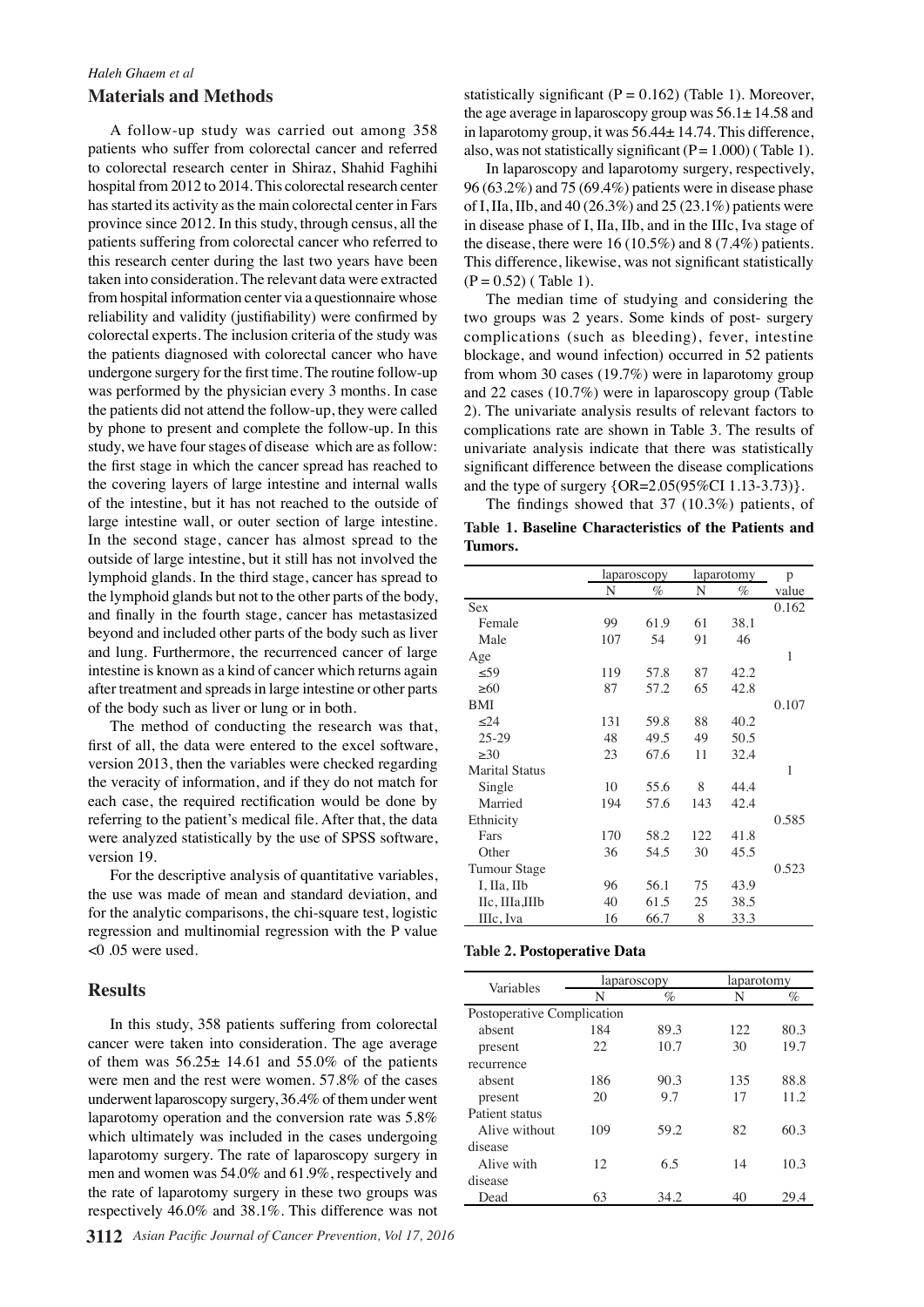whom 20 (9.7%) were in laparoscopy group and 17 (11.2%) were in laparotomy group, experienced disease recurrence after surgery (Table 2). The univariate analysis results of relevant factors to recurrence rate are shown in Table 3. The results indicate that there was not any statistically significant difference regarding the disease recurrence and type of surgery {OR=1.17(95%CI 0.59- 2.32)}. In colon and rectum cancer, the tumor recurrences in the two medical groups were almost the same. In colon cancer, 6 (7.6%) patients in laparoscopy group and 3

(4.7%) patients in laparotomy group experienced tumor recurrence, while in rectum cancer, 14 (11.0%) patients in laparoscopy group and 14 (15.9%) patients in laparotomy group experienced such a situation.

In this study, the patients' status was considered in 3 situations: alive without disease, alive with disease, and death. The general rate of mortality was 32.2% of which 29.4% belonged to laparotomy group and 34.2% belonged to laparoscopy group ( Table 2).

Results also indicated that higher percentage of alive

# **Table 3. Odds ratio (OR) Estimates of Different Variables on Complications of Surgery and Recurrence in Colorectal Cancer Patients**

|                     |           | Complication  | Recurrence |           |                |         |
|---------------------|-----------|---------------|------------|-----------|----------------|---------|
| Variables           | <b>OR</b> | 95% CI        | P value    | <b>OR</b> | 95% CI         | P value |
| Sex                 |           |               |            |           |                |         |
| Female              | Reference | $=$           |            |           |                |         |
| Male                | 1.12      | $0.61 - 2.03$ | 0.708      | 0.51      | $0.25 - 1.02$  | 0.06    |
| Age                 |           |               |            |           |                |         |
| $\leq 59$           | Reference | $=$           |            |           |                |         |
| $>60$               | 0.68      | $0.36 - 1.25$ | 0.218      | 0.709     | $0.34 - 1.44$  | 0.34    |
| BMI                 |           |               |            |           |                |         |
| $\leq$ 24           | Reference | $=$           |            |           |                |         |
| $25 - 29$           | 0.65      | $0.31 - 1.33$ | 0.243      | 1.02      | $0.46 - 2.26$  | 0.94    |
| $\geq 30$           | 0.87      | 0.31-2.41     | 0.799      | 1.19      | 0.38-3.70      | 0.75    |
| Marital status      |           |               |            |           |                |         |
| Single              | Reference | $=$           |            |           |                |         |
| Married             | 2.96      | 0.38-22.75    | 0.297      | 2.033     | $0.26 - 15.73$ | 0.49    |
| Ethnicity           |           |               |            |           |                |         |
| Fars                | Reference | $=$           |            |           |                |         |
| Other               | 0.91      | $0.42 - 1.98$ | 0.821      | 1.75      | 0.80-3.82      | 0.15    |
| <b>Tumour Stage</b> |           |               |            |           |                |         |
| I,IIa,IIb           | Reference | $=$           |            |           |                |         |
| IIc,IIIa,IIIb       | 0.97      | $0.44 - 2.13$ | 0.939      | 1.36      | 0.55-3.34      | 0.504   |
| IIIc,Iva            | 0.48      | 0.108-2.18    | 0.346      | 2.54      | 0.83-7.74      | 0.099   |
| Type of surgery     |           |               |            |           |                |         |
| laparoscopy         | Reference | $=$           |            |           |                |         |
| Laparotomy          | 2.05      | 1.13-3.73     | 0.018      | 1.17      | 0.59-2.32      | 0.65    |

## **Table 4. Odds Ratio (OR) Estimates of Different Variables on Patient Status in Colorectal Cancer Patients**

| Variables           |           | Alive with disease |         |           | Dead VS Alive our disease |         |
|---------------------|-----------|--------------------|---------|-----------|---------------------------|---------|
|                     | <b>OR</b> | 95% CI             | P value | <b>OR</b> | 95% CI                    | P value |
| <b>Sex</b>          |           |                    |         |           |                           |         |
| Female              | Reference | $\qquad \qquad =$  |         |           |                           |         |
| Male                | 1.11      | 0.48-2.55          | 0.794   | 1.09      | $0.67 - 1.78$             | 0.704   |
| Age                 |           |                    |         |           |                           |         |
| $\leq 59$           | Reference | $=$                |         |           |                           |         |
| $\geq 60$           | 0.92      | $0.39 - 2.14$      | 0.857   | 1.24      | 0.76-2.01                 | 0.379   |
| <b>BMI</b>          |           |                    |         |           |                           |         |
| $\leq$ 24           | Reference | $=$                |         |           |                           |         |
| $25-29$             | 1.26      | $0.52 - 3.04$      | 0.6     | 1.01      | 0.58-1.76                 | 0.94    |
| $\geq 30$           | 0.43      | $0.07 - 2.66$      | 0.13    | 0.52      | $0.2 - 1.36$              | 0.18    |
| Marital status      |           |                    |         |           |                           |         |
| Single              | Reference | $=$                |         |           |                           |         |
| Married             | 0.92      | $0.14-6.2$         | 0.6     | 0.79      | $0.27 - 2.3$              | 0.67    |
| Ethnicity           |           |                    |         |           |                           |         |
| Fars                | Reference | $=$                |         |           |                           |         |
| Other               | 0.39      | 0.08-1.77          | 0.22    | 1.08      | 0.58-2.02                 | 0.802   |
| <b>Tumour Stage</b> |           |                    |         |           |                           |         |
| I,IIa,IIb           | Reference | $=$                |         |           |                           |         |
| IIc,IIIa,IIIb       | 2.04      | $0.66 - 6.29$      | 0.214   | 1.26      | $0.65 - 2.43$             | 0.479   |
| IIIc,Iva            | 5.25      | 1.13-24.3          | 0.0034  | 3.9       | 1.43-10.6                 | 0.007   |
| Type of surgery     |           |                    |         |           |                           |         |
| laparoscopy         | Reference | $\equiv$           |         |           |                           |         |
| Laparotomy          | 1.55      | 0.68-3.53          | 0.296   | 0.84      | 0.51-1.37                 | 0.497   |

*Asian Pacific Journal of Cancer Prevention, Vol 17, 2016* **3113**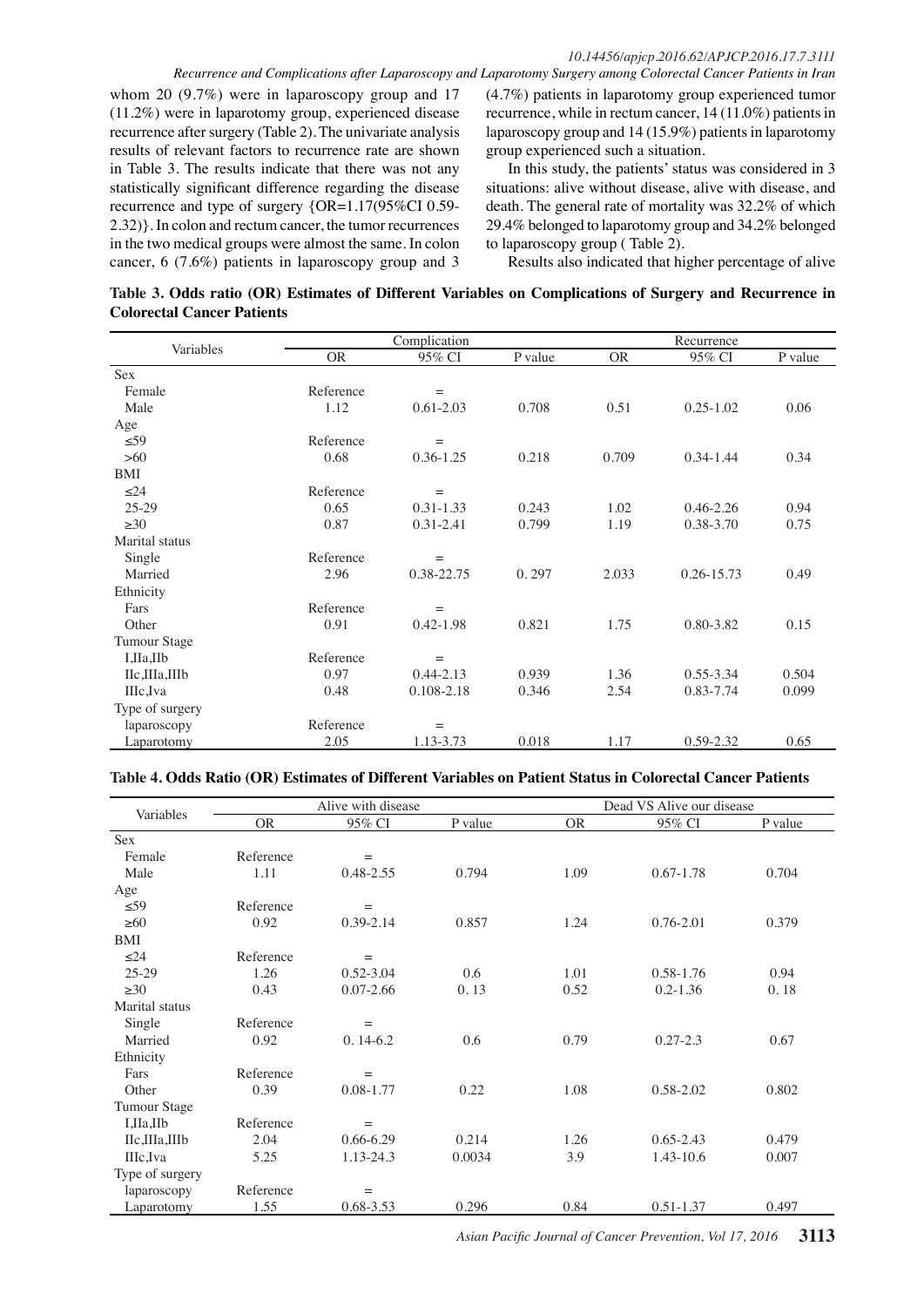#### *Haleh Ghaem et al*

people with disease (17.6%) and dead patients (16.0%) were involved in a more advanced stage of disease rather than those people who are alive without disease (5.0%). The results of univariate analysis on the relevant factors to patients' status are shown in table 3. These results indicate that between patients' status and IIc, IIIa, IIIb stage of disease, there was no statistically significant relationship {alive people with disease in comparison with alive people without disease, 0R=2.04(95%CI 0.66-6.29) and dead people in comparison with alive people without disease, OR=1.26(95%CI 0.65-2.43) {. However, the chance of alive patients with disease or the dead patients in IIIc, IVa stage of the disease is respectively 5.25 and 3.9 times more in comparison with the alive people without disease. {alive people with disease in comparison with alive people without disease, OR=5.25(95%CI 1.13-24.3) and dead people in comparison to alive people without disease, OR=3.9(95%CI 1.43-10.6) (Table 4).

### **Discussion**

In spite of the widespread popularity of laparoscopy technique in curing most of the gastric disorders, this technique is being practiced rarely and with a meaningful doubt with regard to the colorectal surgery. The main reason of this concern is related to this issue that whether the advantage and profit of patients who undergo the laparoscopy surgery of large intestine is as great as the costs and difficulties of this new approach (Milsom et al., 1998).

This study aimed at comparing the occurrence of recurrence and complications after laparoscopy and laparotomy surgery in patients suffering from colorectal cancer. Medical information of 358 patients suffering from colorectal cancer was taken into account. The age average of the cases in this study was 56.25± 14.63. Between age and the type of surgery, there was no significant relationship which is in line with the results of (Zhao et al., 2014; Agarwal et al., 2015) studies. However, our result was in contrast with the study conducted by venderamini et.al (2012). The findings of the current study indicate that higher percentage of women, in comparison with men, had experienced laparoscopy surgery. This fact has been verified in other studies as well (Vendramini et al., 2012; Agarwal et al., 2015).

The conversion rate in this study was 5.8% which matches the results of other studies (Braga et al., 2002; Braga et al., 2007; Vendramini et al., 2012; Agarwal et al., 2015). However, in comparison with the results of (Mukai et al., 2003; Kang et al., 2004; Guillou et al., 2005; Ito et al., 2008; Mukai et al., 2009), this rate was lower. This conversion among different studies is due to the completion of surgery skills during the time in which this rate has been reported less frequently in the recent studies (Tajima et al., 2014). Furthermore, it can be mentioned that this difference has also been due to the type of selective approach in curing the patients.

In addition, regarding the disease phase, there was no significant difference between both laparoscopy and laparotomy surgery group. This finding is in line with the results of the study carried out by Samir Agarwal et.al (Agarwal et al., 2015).

Results indicated that the complications rate was relevant to the type of surgery which matches the results of other studies (Braga et al., 2002; Arezzo et al., 2013). However, studies such as (Milsom et al., 1998; Ohtani et al., 2011; Vendramini et al., 2012; Nelson et al., 2014; Tajima et al., 2014; Zhao et al., 2014; Agarwal et al., 2015) indicated that rate and intensity of the complications between these two groups were similar. Furthermore, Lacy et al (2002) reported that post- surgery complications such as wound infection and intestine blockage were less frequent in laparoscopy group than laparotomy group.

In fact, in laparoscopy group, the post- surgery improvement and recovery was faster and the complications were, also, fewer (Lacy et al., 2002). In addition to this study, Marco Braga et.al reported that there is no significant difference between these two types of surgery with regard to the hasty complications, but regarding the serotinous complications after surgery, there is statistically significant difference between these two kinds of surgery (Braga et al., 2007). In the study conducted by Zhao et.al, the occurrence of complications such as urinary ducts damage, urine blockade, intestine blockage, and hernia breaking, between the two groups was not statistically significant. However, the rate of wound infection in laparoscopy group was reported lower than its rate in laparotomy group (Zhao et al., 2014).

The reason of this relationship, based on the study done by Braga et.al, is that in laparoscopy surgery, due to lesser wound infection, shorter incision, and lesser manipulation of intestine, complications such as wound infection occurs less frequently. This kind of surgery, in contrast to the laparotomy surgery, has less tissue cut and damage. Therefore, in this type of surgery, some hypothetical advantages such as better protection of immune system function, lesser inflammatory responses after surgery, and faster improvement and recovery can be expected. Moreover, laparoscopy high-tech equipment has made the surgery relatively easy (Braga et al., 2002). According to the current study and the study conducted by venderamini et.al (2012), laparoscopy surgery was done for the patients with more comorbidity and higher stage of disease as well as for the disease with higher complications. Subsequently, higher rate of complications is reported in laparotomy surgery.

Moreover, the results indicated that despite higher percentage of recurrence in laparotomy surgery, the difference was not statistically significant which is in line with the results of other studies such as (Milsom et al., 1998; Lacy et al., 2002; Jayne et al., 2007; Ohtani et al., 2011; Nelson et al., 2014; Zhao et al., 2014). Regarding the study conducted by Fleshman et.al (2007), this finding had lower rate of recurrence which can be attributed to the small size of the sample and short period of involvement. According to the study done by Antonio M Lacy et.al, the reason of this finding is unfamiliarity of tumor lesser recurrence mechanism in laparoscopy surgery, but proofs indicated that immune system has a critical role in tumor development and metastasic spread. Since in open surgery, rather than laparoscopy surgery, stress and pressure of operation is higher and this situation creates disorder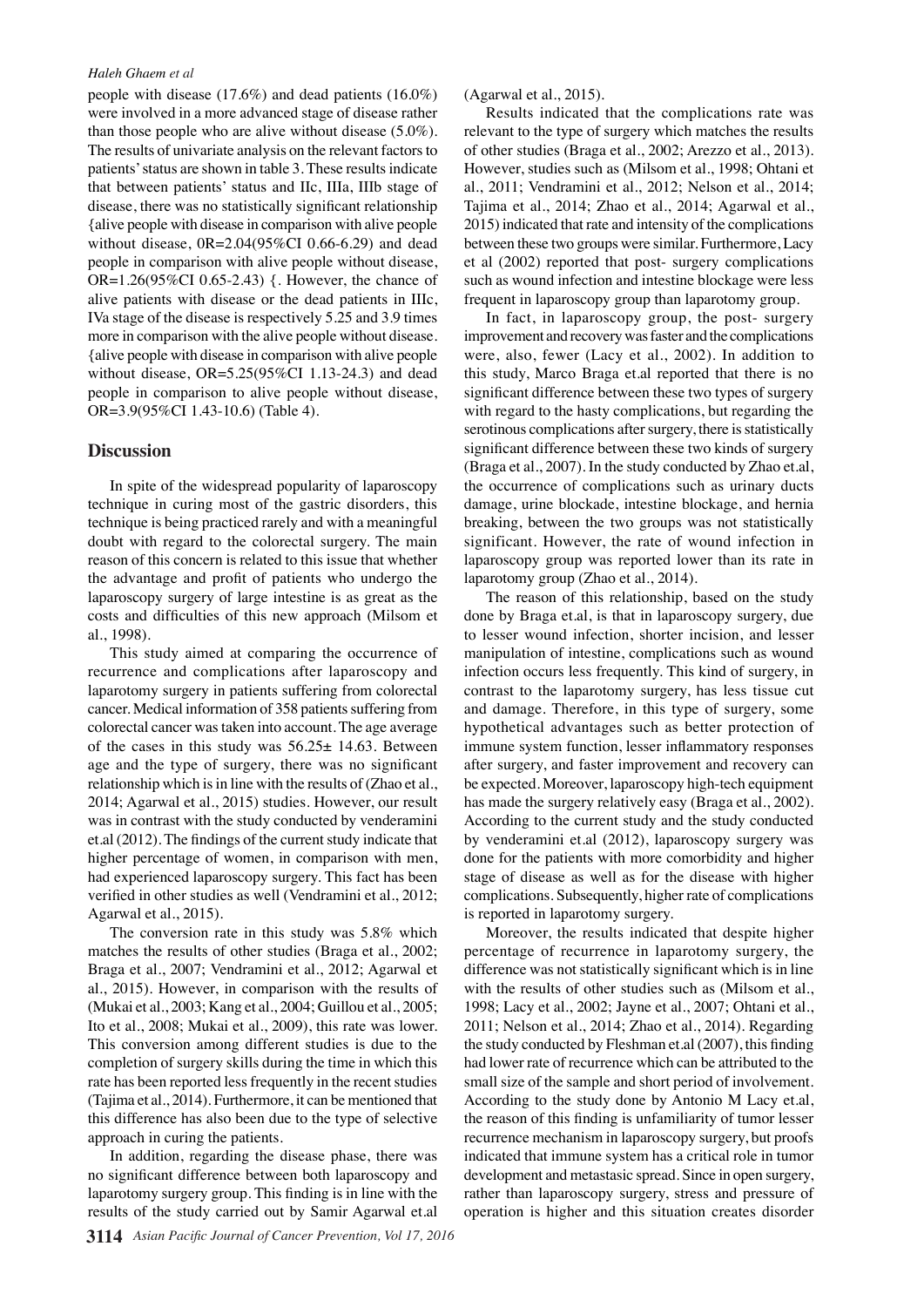#### *10.14456/apjcp.2016.62/APJCP.2016.17.7.3111 Recurrence and Complications after Laparoscopy and Laparotomy Surgery among Colorectal Cancer Patients in Iran*

in immune system, tumor recurrence in open surgery is reported more than laparoscopy. Furthermore, tumor manipulation is claimed to cause cancer spread. Some proofs show that tumor mobilization during the surgery process is accompanied by exfoliation of malignant cells into the peritoneum cavity and portal vein upstream. This event can be prevented by non-touch isolation techniques or the least tumor manipulation. The primary reports mentioned that leakage and cells dispersion by the use of laparoscopy technique is not worse than laparotomy surgery. Then, if we accept that manoeuvres surgery can affect the long term consequences, it can be hypothesized that laparoscopy surgery done by a group of motivated surgeons can prevent cancer spread in some patients (Lacy et al., 2002), and these observations confirm the experimental findings that less surgery trauma, by the use of laparoscopy technique, decrease the tumor recurrence in comparison with the open surgery (Jayne et al., 2007).

The results of the current study showed that although there has occurred a high rate of mortality in laparoscopy group, this difference was trivial and not statistically significant, which is I line with the results of the study conducted by Vendramini et al (2012). According to the study carried out by Lacy et al (2002), the reason of this study is that death and life are not influenced by the choice of surgery type. However, primary results and oncologic aspects need re-evaluation for long and midterm consequences.

The strengths of this study included that the study was a population based for affiliated hospitals in Shiraz University of Medical Sciences. Also patients were strictly followed during the study period. However, the drawback of this study should be noted. The main limitation of the study was that for thorough evaluation of oncology consequences, there is a need for longer involvement.

Conclusion, Since 2000, experience in laparoscopic surgery has further increased and technology has advanced which should only improve the outcome of laparoscopic colectomy. The confidence intervals of the difference between laparotomy and laparoscopic colectomy both for disease rate of recurrence and mortality were very narrow in this study, which allows a statement that laparoscopic colectomy for cancer is safe (kuhry, 2005). Also, complications rate in this type of surgery is less than the rate in laparotomy approach(Guillou et al., 2005). Since these procedures are in a state of rapid improvement, we believe that laparoscopic techniques have the potential to become a promising alternative in the treatment of certain patients with colorectal cancer(Milsom et al., 1998).Therefore, if possible, laparoscopic surgery would be used as a standard procedure for the treatment of colorectal cancer and it should be promoted for clinical practice(Zhao et al., 2014).

## **Acknowledgements**

The present paper was financially supported by Shiraz University of Medical Sciences (grant No. 93-01-04- 8543).The authors would also like to express their special thanks to the managers of colorectal cancer research center in Shiraz, because of their collaboration in presenting the required data to this article authors, and providing the necessary support for conducting this research.

## **References**

- Abdolahi A, Feizollah M (2009). The prevalence of colorectal tumors in the people who referred to the two centers in Tehran from 2004-2007. *Medical Science J Islamic Azad University*, **19**, 65-8.
- Agarwal S, Gincherman M, Birnbaum E, et al (2015). Comparison of long-term follow up of laparoscopic versus open colectomy for transverse colon cancer. *Proc Bayl Univ Med Cent*, **28**, 296–9.
- Arezzo A, Passera R, Scozzari G, et al (2013). Laparoscopy for rectal cancer reduces short-term mortality and morbidity: results of a systematic review and meta-analysis. *Surg Endosc*, **27**, 1485-502.
- Asnaashari F, sohrabi MR, Abdi A, et al (2008). The assessment of colorectal cancer prevalence on the base of survival data in Iran in 2007. *Res Med*, **32**, 221-5.
- Barzin G, Ostovaneh MR, Tayebi S, et al (2014). Screening colonoscopy in first-degree relative of pationts with colorectal cancer. *Arch Iranian Med*, **17**, 115-7.
- Bonjer HJ, Deijen CL, Abis GA, et al (2015). A Randomized Trial of Laparoscopic versus Open Surgery for Rectal Cancer. *N Engl J Med*, **372**, 1324-32.
- Braga M, Frasson M, Vignali A, et al (2007). Laparoscopic resection in rectal cancer patients: outcome and cost-benefit analysis. *Dis Colon Rectum*, **50**, 464-71.
- Braga M, Vignali A, Gianotti L, et al (2002). Laparoscopic versus open colorectal surgery a randomized trial on short-term outcome. *Ann Surg*, **236**, 759–67.
- Fleshman J, Sargent DJ, Green E, et al (2007). Laparoscopic colectomy for cancer is not inferior to open surgery based on 5 year data from the COST Study Group trial. *Ann Surg*, **246**, 655-62.
- Guillou PJ , Quirke P , Thorpe H, et al (2005). Short-term endpoints of conventional versus laparoscopicassisted surgery in patients with colorectal cancer (MRC CLASICC trial): multicentre, randomised controlled trial. *Lancet*, **365**, 1718-26.
- Ito I, Mukai M, Ninomiya H, et al (2008). Comparison between intravenous and oral postoperative adjuvant immunochemotherapy in patients with stage II colorectal cancer. *Oncol Rep*, **20**, 1189-94.
- Jayne DG, Guillou PJ, Thorpe H, et al (2007). Randomized trial of laparoscopic-assisted resection of colorectal carcinoma: 3-year results of the UK MRC CLASICC Trial Group. *J Clin Oncol*, **25**, 3061-8
- Kang JC, Chung MH, Chao PC, et al (2004). Hand-assisted laparoscopic coloectomy vs open colectomy: a prospective randomized study. *Surg Endosc*, **18**, 577-81.
- Kuhry E (2005). Laparoscopic surgery for colonic cancer [dissertation]. netherland: erasmus university rotterdam.
- Lacy AM, García-Valdecasas JC, Delgado S, et al (2002). Laparoscopy-assisted coloctomy versus open coloctomy for treatment of non-metastatic colon cancer: a randomised trial. *Lancet*, **359**, 2224-9.
- Milsom JW, Bohm B, Hammrehofer KA, et al (1998). A Prospective, randomized trial comparing laparoscopic versus conventional techniques in colorectal cancer surgery: a preliminary report. *J AM Coll Surg*, **187**, 46-54.
- Mukai M, Fukasawa M, Kishima K, et al (2009). Trans-anal reinforcing sutures after double stapling for low rectal cancer: Report of two cases. *Oncol Rep*, **21**, 335-9.
- Mukai M, Tajima T, Nakasaki H, et al (2003). Efficacy of postoperative adjuvant oral immunochemotherapy in